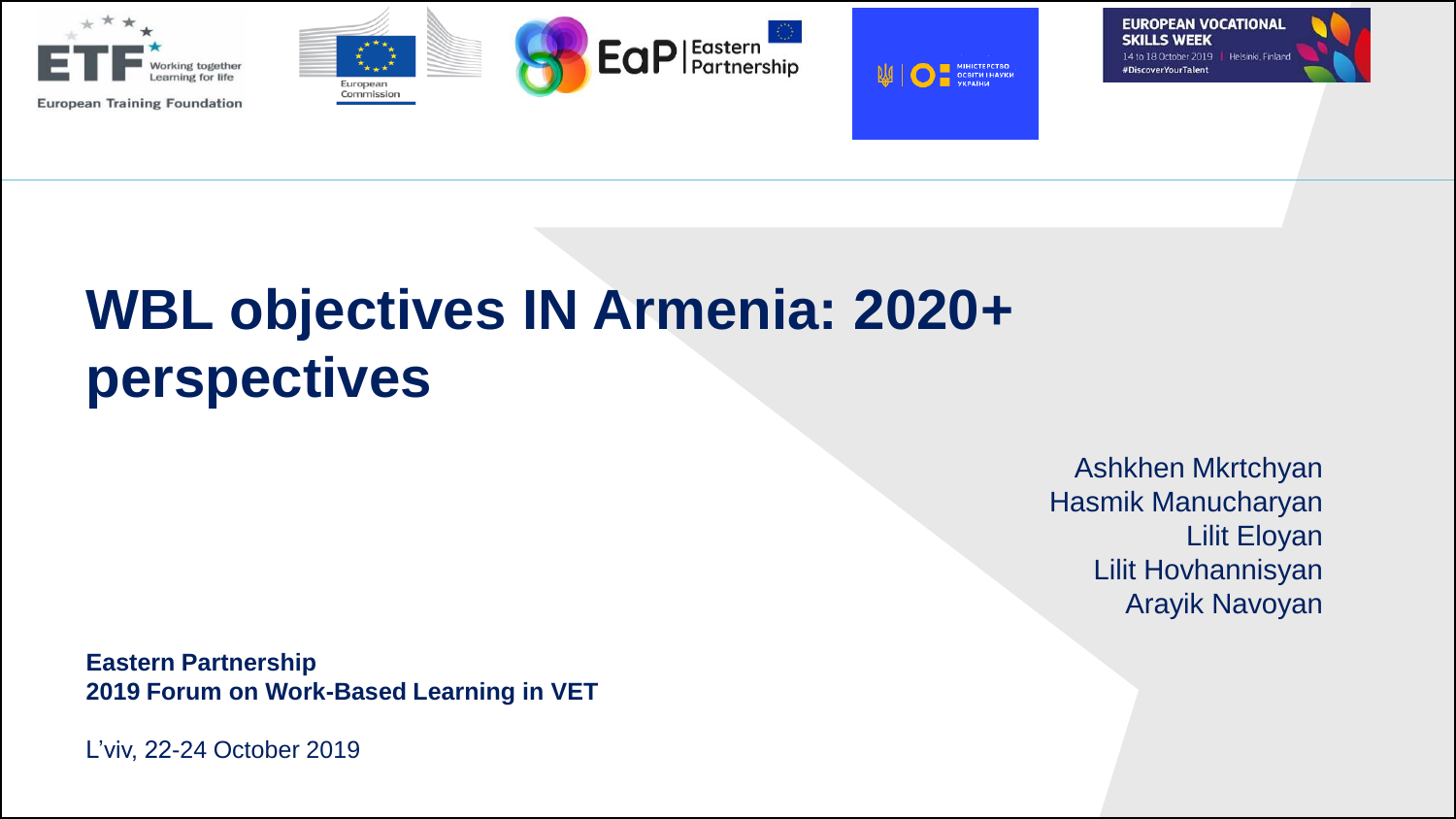## **IMPROVING POLICY AND LEGAL FRAMEWORK**

Elaboration of the principles and conditions of financial and fiscal activities of the WBL form "Real" companies adjacent to VET institutions (2020)

Elaboration of mechanisms and procedures for training teachers involved in delivery of WBL (2020)

Involvement of WBL peculiarities in internal and external quality assurance systems (2020- 2025



EUROPEAN VOCATIONA SKILI S WEEK #DiscoverYourTalent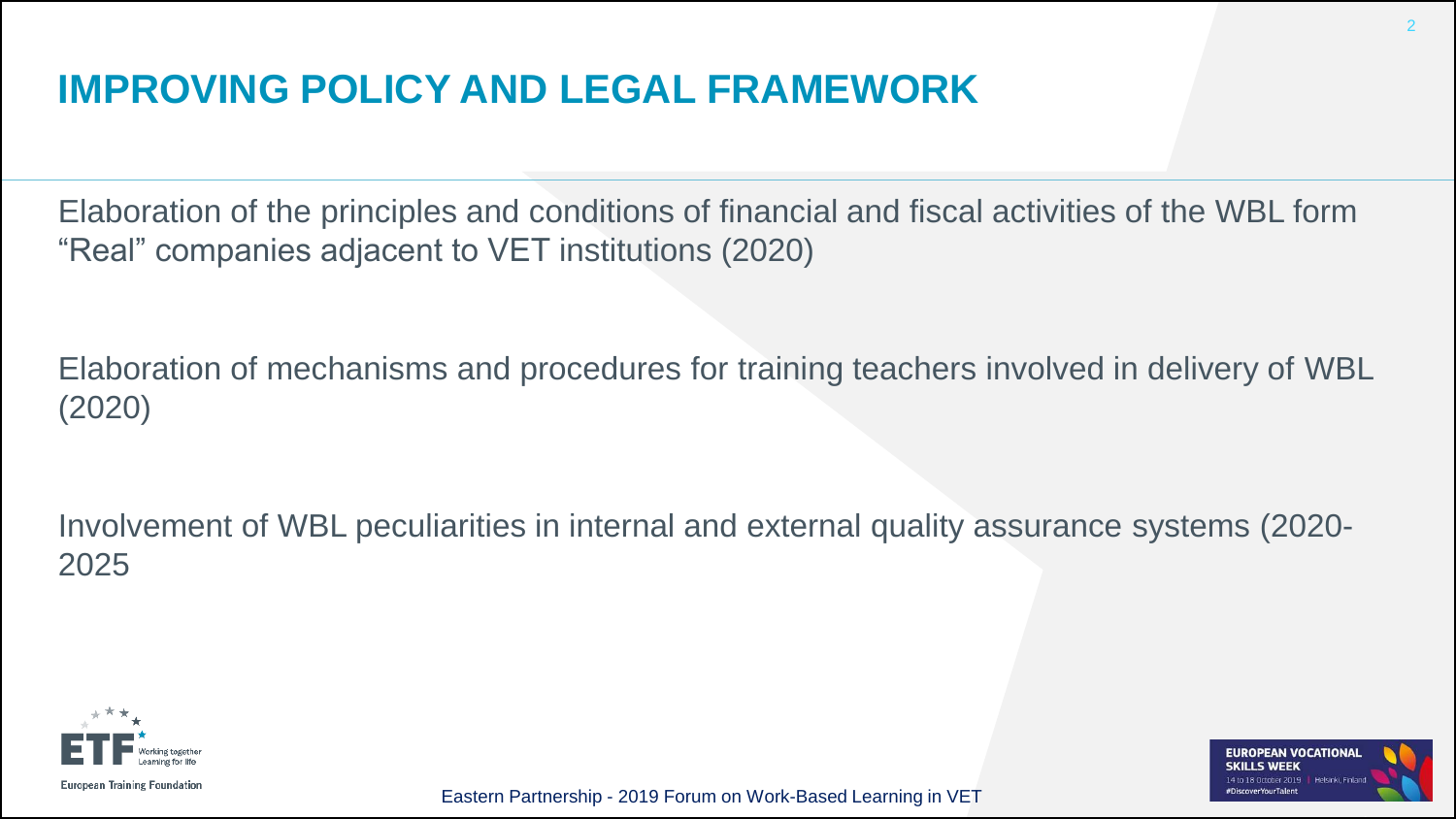#### **WBL ORGANIZATION AND IMPLEMENTATION IN THE WORKPLACE AND CLASS-ROOM**

Elaboration of WBL curricula and modules in VET adjacent trade companies in line with priority specialty per region (2010-2023)

Development of necessary knowledge and skills among VET teachers and mentors with the aim of effective implementation of every form of WBL (2020)

Implementation needs assessment of different forms of WBL per priority specialty and elaboration of WBL curricula and programmes (2020-2024)

Development of monitoring system for WBL implementation (2020)



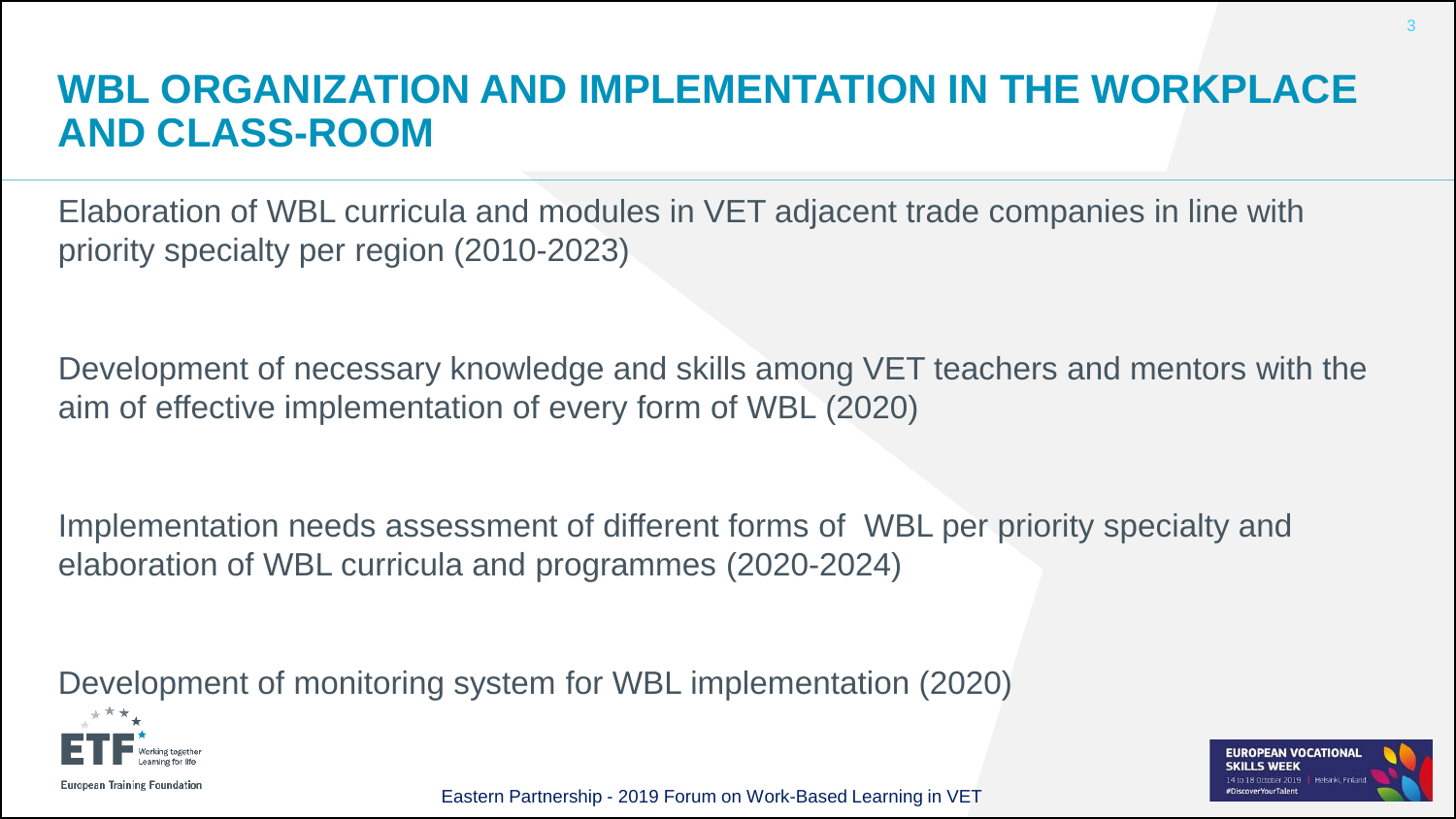## **QUALITY ASSURANCE OF WBL**

Elaboration of standard for assessment of workplace conditions and capacity of companies for WBL (2020-2022)

Elaboration of WBL internal and external quality assurance systems in VET institutions, including standard for determining and assessing teaching outcomes at the workplace (2020- 2023)

Capacity-building of enterprises involved in WBL implementation, in particular mentor' training (2020-2025)

Capacity building of employers' union staff around the skills of organizing and implementing WBL (2020-2025)

Organization of training targeting managerial and pedagogical skills necessary for efficient planning and implementation of different forms of WBL in VET institutions (2020-2025)



ROPEAN VOCATIONAI **DiscoverYourTalent**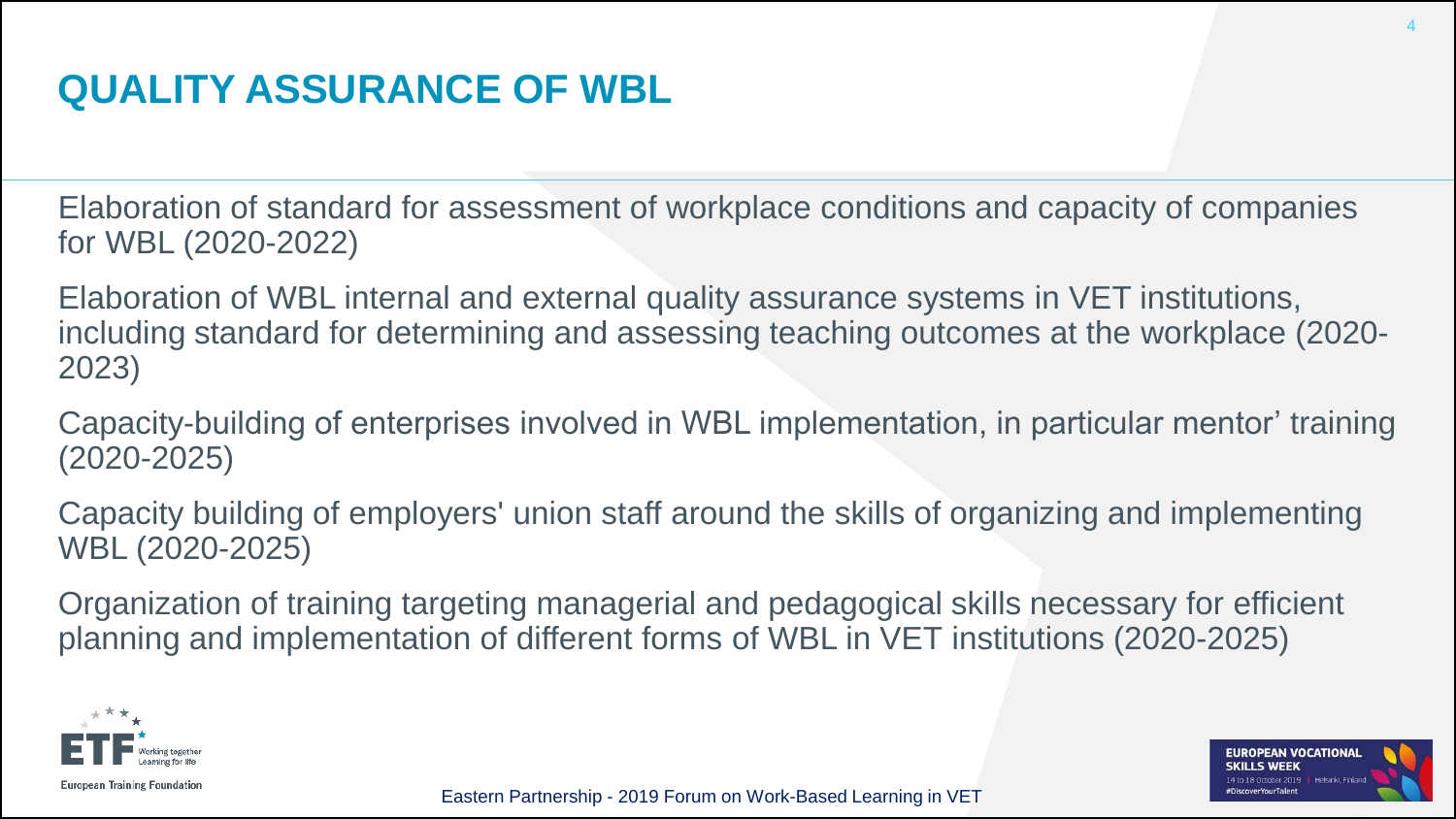## **WBL FINANCING AND INCENTIVES FOR COMPANIES**

Elaboration of regulation on granting targeted subsidies or fiscal, custom and social privileges for the implementation of WBL programs (2020-2022)

Elaboration of a model for calculating the cost of the WBL priority forms (2020-2021)

Elaboration of a model for state financial allocations targeting WBL implementation (2020- 2021)



EUROPEAN VOCATIONA SKILI S WEEK #DiscoverYourTalent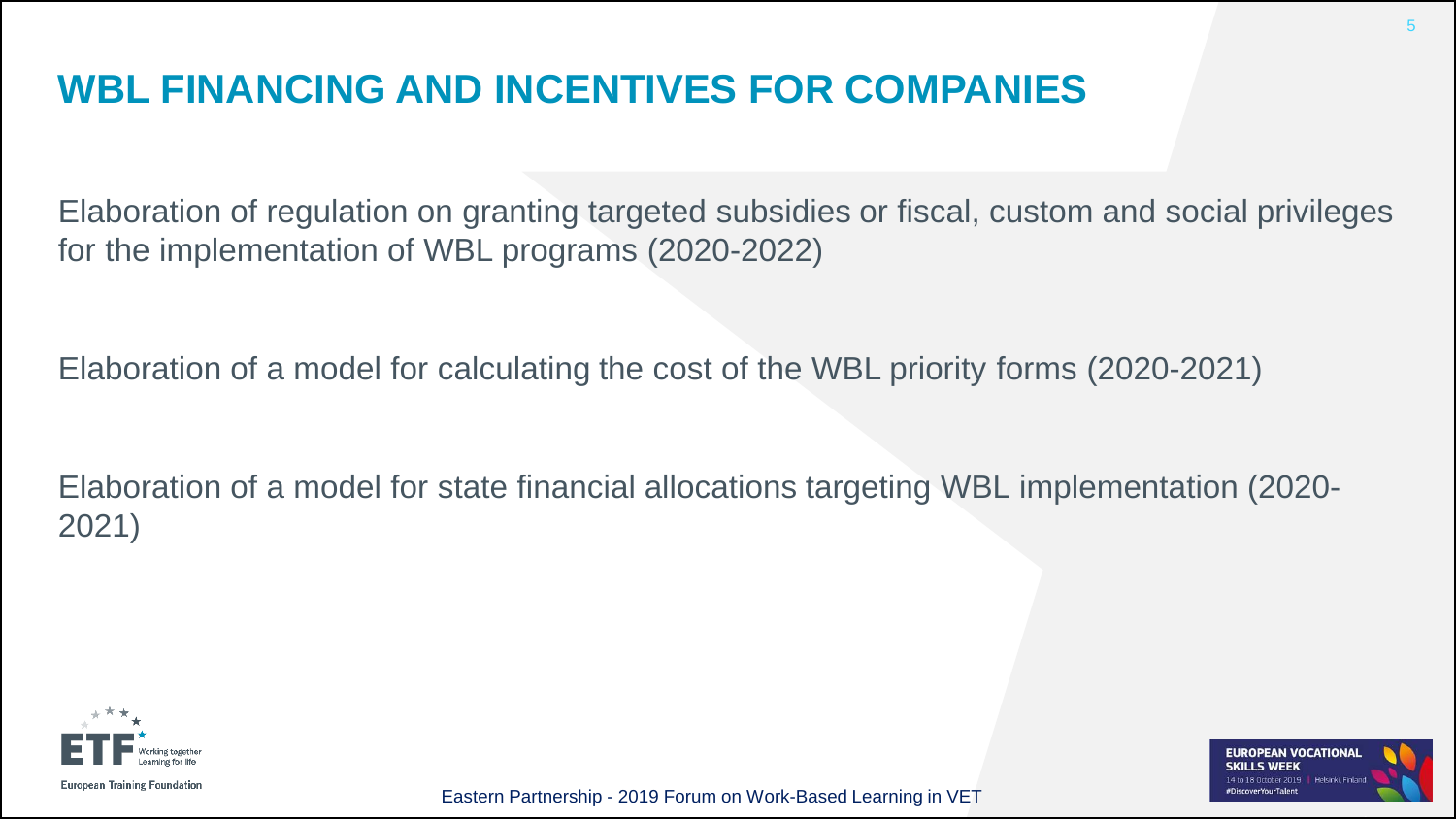

EUROPEAN VOCATIONAL<br>SKILLS WEEK

Eastern Partnership - 2019 Forum on Work-Based Learning in VET